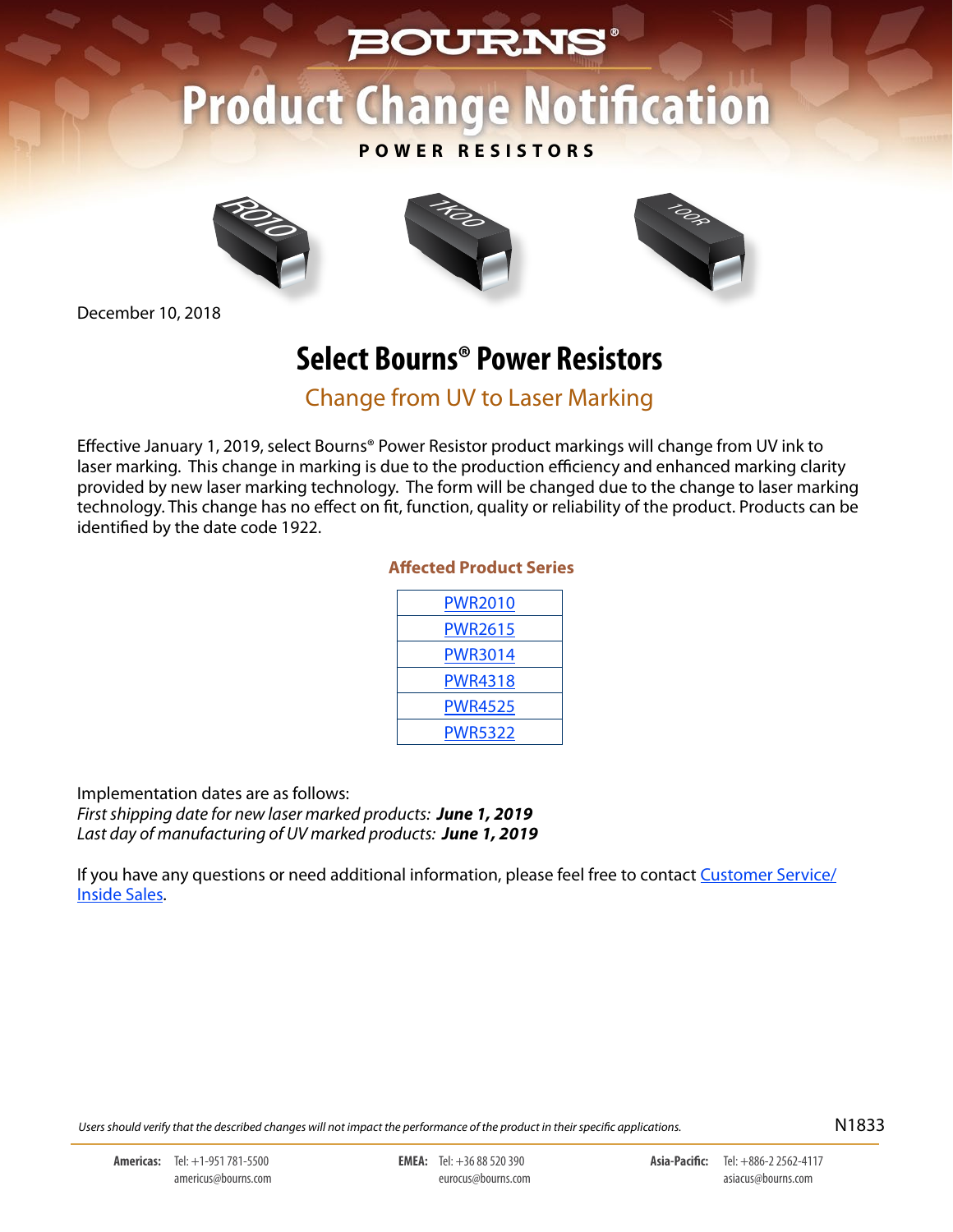|                       |                       | <b>Affected Products</b> |                        |                        |
|-----------------------|-----------------------|--------------------------|------------------------|------------------------|
| PWR2010W1000JE        | PWR2615W1500JE        | PWR2615W47R0FE           | PWR2615WR033F          | PWR3014NA2001F         |
| PWR2010W1001FE        | PWR2615W1501J         | PWR2615W47R0J            | <b>PWR2615WR033FE</b>  | <b>PWR3014NA2001FE</b> |
| PWR2010W10R0JE        | PWR2615W1501JE        | PWR2615W47R0JE           | PWR2615WR036J          | PWR3014NA2401F         |
| <b>PWR2010W15R0JE</b> | PWR2615W15R0J         | <b>PWR2615W4R70F</b>     | <b>PWR2615WR036JE</b>  | <b>PWR3014NA2401FE</b> |
| PWR2010W1800JE        | <b>PWR2615W15R0JE</b> | PWR2615W4R70FE           | PWR2615WR039F          | <b>PWR3014NR500J</b>   |
| PWR2010W1R00DE        | <b>PWR2615W1R00F</b>  | PWR2615W4R70J            | PWR2615WR039FE         | PWR3014W1000JE         |
| PWR2010W1R00JE        | PWR2615W1R00J         | <b>PWR2615W4R70JE</b>    | PWR2615WR047F          | <b>PWR3014W10R0JE</b>  |
| PWR2010W24R0JE        | PWR2615W1R50F         | <b>PWR2615W51R0F</b>     | PWR2615WR047FE         | <b>PWR3014W1R00JE</b>  |
| PWR2010W2R20JE        | <b>PWR2615W1R50FE</b> | PWR2615W6800J            | <b>PWR2615WR050F</b>   | PWR3014W20R0FE         |
| PWR2010W33R0JE        | PWR2615W1R50J         | PWR2615W6800JE           | PWR2615WR050FE         | <b>PWR3014W20R0JE</b>  |
| <b>PWR2010W36R5FE</b> | PWR2615W1R80J         | PWR2615W68R0J            | PWR2615WR050J          | <b>PWR3014W24R0JE</b>  |
| PWR2010W47R0JE        | PWR2615W21R0F         | PWR2615W68R0JE           | PWR2615WR050JE         | <b>PWR3014W2R00JE</b>  |
| <b>PWR2010W4R70JE</b> | PWR2615W21R0J         | PWR2615W6R80FE           | <b>PWR2615WR100F</b>   | <b>PWR3014W33R0JE</b>  |
| PWR2010W5R00JE        | PWR2615W2200J         | PWR2615W7R50JF           | <b>PWR2615WR100FE</b>  | PWR3014W47R0FE         |
| <b>PWR2010W7R50JE</b> | PWR2615W2200JE        | PWR2615W8250FE           | PWR2615WR100J          | <b>PWR3014W47R0JE</b>  |
| PWR2010WR100FE        | PWR2615W2201J         | PWR2615W91R0FE           | PWR2615WR100JF         | PWR3014W5R00JE         |
| PWR2010WR100JF        | PWR2615W2201JE        | PWR2615WR000J            | PWR2615WR150J          | PWR3014W6200JE         |
| <b>PWR2010WR250JE</b> | PWR2615W22R0F         | PWR2615WR000JE           | <b>PWR2615WR150JE</b>  | <b>PWR3014W75R0JE</b>  |
| <b>PWR2010WR500FE</b> | <b>PWR2615W22R0FE</b> | PWR2615WR005J            | PWR2615WR200J          | <b>PWR3014W7R50JE</b>  |
| PWR2010WR500JE        | PWR2615W22R0J         | PWR2615WR005JE           | <b>PWR2615WR200JE</b>  | PWR3014WA1001FE        |
| <b>PWR2010WR750JE</b> | PWR2615W22R0JE        | <b>PWR2615WR010F</b>     | PWR2615WR249J          | PWR3014WA1201FE        |
| PWR2615N1R00F         | PWR2615W2701F         | PWR2615WR010FE           | <b>PWR2615WR249JE</b>  | <b>PWR3014WA1501FE</b> |
| PWR2615N30R1F         | PWR2615W2701J         | PWR2615WR010J            | PWR2615WR290J          | PWR3014WA1R50JE        |
| <b>PWR2615N51R1FE</b> | PWR2615W2R00FE        | PWR2615WR010JE           | <b>PWR2615WR290JE</b>  | PWR3014WA2001FE        |
| <b>PWR2615NR150JE</b> | PWR2615W2R00J         | <b>PWR2615WR015F</b>     | PWR2615WR300J          | PWR3014WA2401FE        |
| PWR2615NR200J         | PWR2615W2R20J         | PWR2615WR015FE           | <b>PWR2615WR300JE</b>  | PWR3014WA2R20JE        |
| <b>PWR2615NR200JE</b> | PWR2615W3001FE        | <b>PWR2615WR015J</b>     | PWR2615WR360J          | PWR3014WA4R70JE        |
| PWR2615W1000F         | PWR2615W3001J         | PWR2615WR015JE           | PWR2615WR360JE         | <b>PWR3014WR100JE</b>  |
| PWR2615W1000FE        | PWR2615W3001JE        | <b>PWR2615WR020F</b>     | PWR2615WR470J          | <b>PWR3014WR200JE</b>  |
| PWR2615W1000J         | PWR2615W33R0F         | PWR2615WR020FE           | PWR2615WR470JE         | <b>PWR3014WR500JE</b>  |
| PWR2615W1000JE        | PWR2615W33R0FE        | PWR2615WR020J            | PWR2615WR500F          | <b>PWR3014WR680FE</b>  |
| PWR2615W1001F         | PWR2615W3900JE        | PWR2615WR020JE           | PWR2615WR500FE         | <b>PWR3014WR750JE</b>  |
| PWR2615W1001FE        | PWR2615W3R00F         | PWR2615WR024J            | PWR2615WR680J          | PWR4318AWS1000JE       |
| PWR2615W10R0F         | PWR2615W3R00FE        | PWR2615WR024JE           | <b>PWR2615WR680JE</b>  | PWR4318W1000JE         |
| PWR2615W10R0J         | PWR2615W3R30F         | PWR2615WR027J            | PWR2615WR750J          | PWR4318W1001FE         |
| PWR2615W10R0JE        | PWR2615W3R30FE        | PWR2615WR027JE           | <b>PWR2615WR750JE</b>  | PWR4318W1001JE         |
| <b>PWR2615W11R3FE</b> | PWR2615W3R30J         | <b>PWR2615WR030F</b>     | PWR3014NA1001F         | <b>PWR4318W10R0JE</b>  |
| <b>PWR2615W1200FE</b> | PWR2615W4700J         | PWR2615WR030FE           | <b>PWR3014NA1001FE</b> | <b>PWR4318W15R0F</b>   |
| PWR2615W1401FE        | PWR2615W4700JE        | PWR2615WR030J            | PWR3014NA1201F         | <b>PWR4318W15R0JE</b>  |
| PWR2615W1500J         | PWR2615W47R0F         | PWR2615WR030JE           | <b>PWR3014NA1201FE</b> | <b>PWR4318W1R00JE</b>  |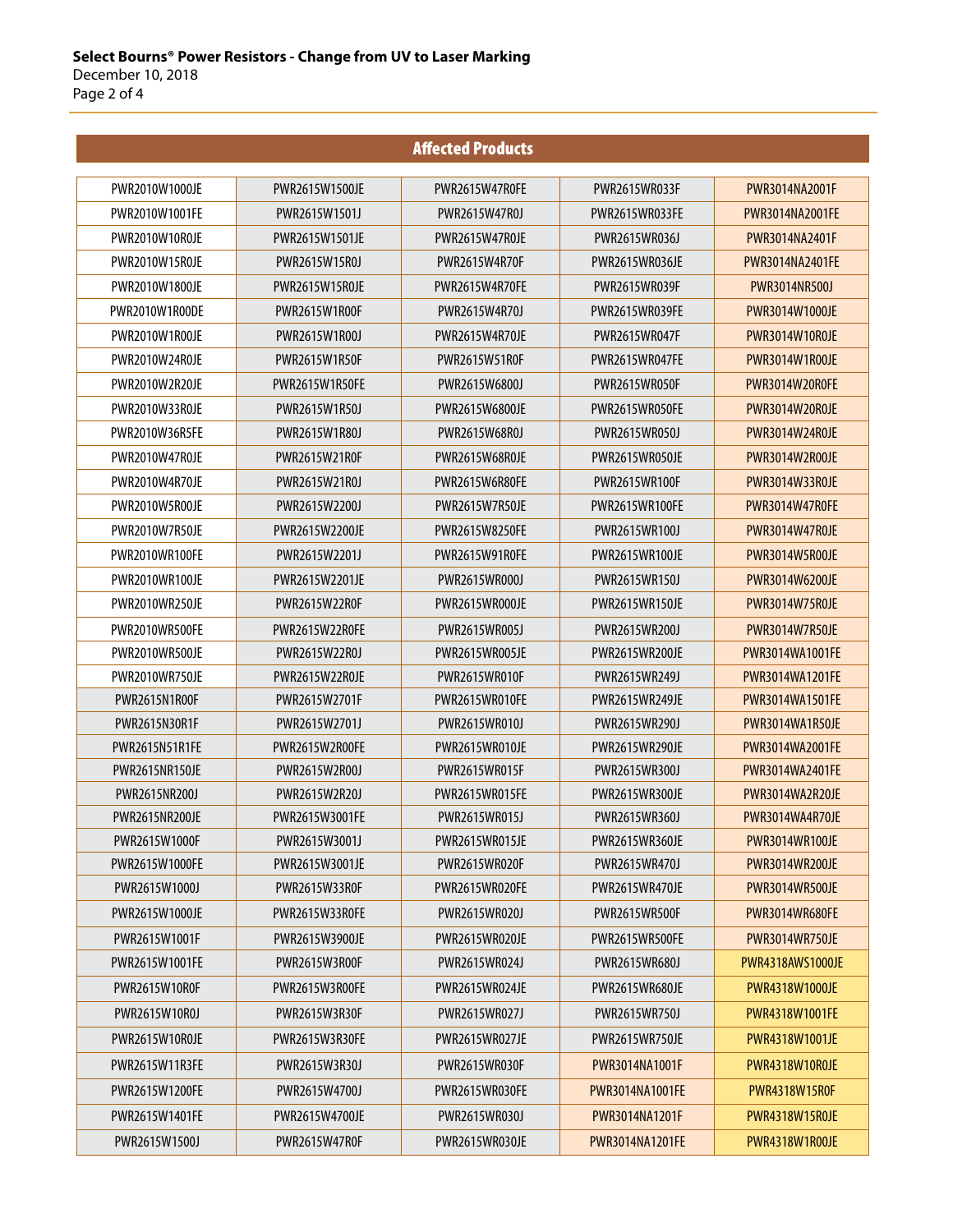## Affected Products

| <b>PWR4318W1R10F</b>  | PWR4525W1000J         | PWR4525W22R0J         | PWR4525WR020JF        | <b>PWR4525WR560JE</b> |
|-----------------------|-----------------------|-----------------------|-----------------------|-----------------------|
| <b>PWR4318W20R0FE</b> | <b>PWR4525W1000JE</b> | PWR4525W22ROJE        | PWR4525WR024J         | <b>PWR4525WR680J</b>  |
| PWR4318W20R0JE        | PWR4525W1001J         | <b>PWR4525W25R5F</b>  | PWR4525WR024JE        | PWR4525WR680JE        |
| <b>PWR4318W24R0JF</b> | PWR4525W1001JE        | PWR4525W2R20J         | <b>PWR4525WR027J</b>  | <b>PWR4525WR750F</b>  |
| PWR4318W2500JE        | PWR4525W1002J         | <b>PWR4525W2R20JE</b> | PWR4525WR027JE        | PWR4525WR750FE        |
| PWR4318W2R00JE        | <b>PWR4525W1002JE</b> | PWR4525W3001J         | PWR4525WR030J         | PWR4525WR750J         |
| <b>PWR4318W2R20JE</b> | PWR4525W10R0F         | PWR4525W3301JE        | PWR4525WR030JE        | PWR4525WR750JE        |
| PWR4318W33R0J         | PWR4525W10R0FE        | PWR4525W33R0J         | PWR4525WR0361         | PWR5322W1000JF        |
| PWR4318W33R0JE        | <b>PWR4525W10R0J</b>  | <b>PWR4525W3900JE</b> | PWR4525WR036JE        | <b>PWR5322W1001FE</b> |
| PWR4318W3900FE        | PWR4525W10R0JE        | PWR4525W3R30JE        | <b>PWR4525WR047J</b>  | <b>PWR5322W10ROJE</b> |
| PWR4318W3900JE        | PWR4525W11R0FE        | <b>PWR4525W4700J</b>  | PWR4525WR047JE        | <b>PWR5322W1300JE</b> |
| PWR4318W39R0JE        | <b>PWR4525W1200F</b>  | <b>PWR4525W4700JE</b> | PWR4525WR050J         | <b>PWR5322W1500JE</b> |
| <b>PWR4318W3R00JE</b> | <b>PWR4525W1200FE</b> | PWR4525W4701J         | PWR4525WR050JF        | <b>PWR5322W1502JE</b> |
| <b>PWR4318W3R90JE</b> | <b>PWR4525W1202JE</b> | <b>PWR4525W4701JE</b> | <b>PWR4525WR082JF</b> | <b>PWR5322W1620FE</b> |
| <b>PWR4318W4020FE</b> | <b>PWR4525W1350F</b>  | PWR4525W47R0J         | <b>PWR4525WR100F</b>  | <b>PWR5322W1800JE</b> |
| PWR4318W4700JF        | <b>PWR4525W1350FE</b> | PWR4525W47R0JF        | PWR4525WR1001         | <b>PWR5322W1R00DE</b> |
| PWR4318W47R0JF        | PWR4525W1500J         | PWR4525W5601J         | PWR4525WR100JE        | <b>PWR5322W1R00JE</b> |
| <b>PWR4318W4R70JE</b> | <b>PWR4525W1500JE</b> | PWR4525W5R00J         | PWR4525WR120J         | <b>PWR5322W1R80JE</b> |
| <b>PWR4318W5R00JE</b> | PWR4525W1501J         | PWR4525W6800J         | <b>PWR4525WR120JE</b> | PWR5322W2001F         |
| <b>PWR4318W5R10JE</b> | <b>PWR4525W1501JE</b> | <b>PWR4525W6800JE</b> | <b>PWR4525WR125FE</b> | <b>PWR5322W2001FE</b> |
| <b>PWR4318W75R0JE</b> | <b>PWR4525W1502FE</b> | PWR4525W6801J         | <b>PWR4525WR150J</b>  | <b>PWR5322W20R0JE</b> |
| <b>PWR4318W7R50JE</b> | PWR4525W1502J         | PWR4525W6801JE        | <b>PWR4525WR150JE</b> | <b>PWR5322W24R0JE</b> |
| <b>PWR4318W82R0JE</b> | <b>PWR4525W1502JE</b> | PWR4525W68R0J         | <b>PWR4525WR200F</b>  | <b>PWR5322W2700FE</b> |
| <b>PWR4318WR100JE</b> | PWR4525W15R0J         | PWR4525W68ROJE        | <b>PWR4525WR200FE</b> | <b>PWR5322W2R00JE</b> |
| <b>PWR4318WR200JE</b> | PWR4525W15R0JE        | <b>PWR4525W6R00F</b>  | <b>PWR4525WR200J</b>  | <b>PWR5322W2R70JE</b> |
| <b>PWR4318WR220JE</b> | PWR4525W1800J         | PWR4525W6R00FE        | <b>PWR4525WR200JE</b> | <b>PWR5322W3300FE</b> |
| <b>PWR4318WR250JE</b> | PWR4525W1R00FE        | <b>PWR4525W75R0J</b>  | <b>PWR4525WR220FE</b> | <b>PWR5322W3900JE</b> |
| PWR4318WR470JE        | PWR4525W1R00JE        | PWR4525W7R50J         | PWR4525WR2491         | <b>PWR5322W3R90JE</b> |
| <b>PWR4318WR500JE</b> | <b>PWR4525W1R50F</b>  | PWR4525W7R50JE        | <b>PWR4525WR249JE</b> | PWR5322W4700JE        |
| <b>PWR4318WR510JE</b> | <b>PWR4525W1R50J</b>  | PWR4525W8001J         | <b>PWR4525WR270JE</b> | <b>PWR5322W47R0JE</b> |
| <b>PWR4318WR560JE</b> | <b>PWR4525W1R50JE</b> | <b>PWR4525WR000J</b>  | <b>PWR4525WR290J</b>  | <b>PWR5322W4990FE</b> |
| <b>PWR4318WR600F</b>  | <b>PWR4525W2000F</b>  | PWR4525WR000JE        | <b>PWR4525WR290JE</b> | <b>PWR5322W4R70J</b>  |
| <b>PWR4318WR750JE</b> | PWR4525W2001J         | PWR4525WR005J         | PWR4525WR300J         | PWR5322W4R70JE        |
| PWR4525NR082JE        | PWR4525W2001JE        | PWR4525WR005JE        | <b>PWR4525WR300JE</b> | <b>PWR5322W5600FE</b> |
| <b>PWR4525NR200J</b>  | <b>PWR4525W20R0F</b>  | <b>PWR4525WR010J</b>  | <b>PWR4525WR360J</b>  | <b>PWR5322W5R00JE</b> |
| PWR4525NR200JE        | PWR4525W20R0J         | PWR4525WR010JE        | <b>PWR4525WR360JE</b> | PWR5322W5R10JE        |
| PWR4525NR220F         | PWR4525W2200J         | PWR4525WR015J         | <b>PWR4525WR470J</b>  | PWR5322W75R0JE        |
| PWR4525NR820FE        | <b>PWR4525W2200JE</b> | <b>PWR4525WR015JE</b> | PWR4525WR470JE        | <b>PWR5322W7R50JE</b> |
| PWR4525W1000D         | PWR4525W2201J         | PWR4525WR018F         | <b>PWR4525WR500J</b>  | <b>PWR5322W80R6FE</b> |
| PWR4525W1000DE        | PWR4525W2201JE        | <b>PWR4525WR020J</b>  | <b>PWR4525WR560J</b>  | PWR5322WG47R0JE       |